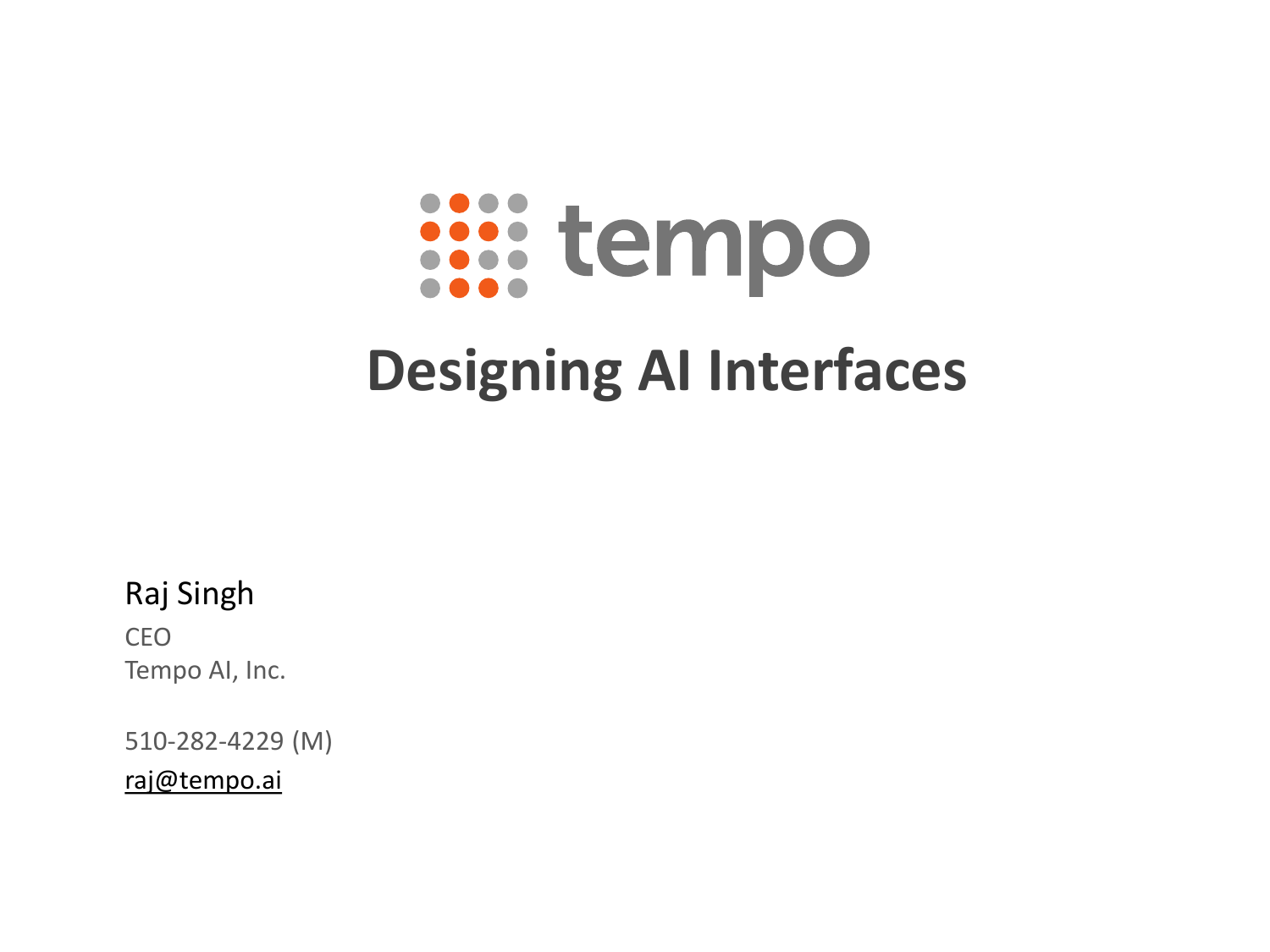

# **Background**

- Tempo Smart Calendar surfaces information "believed to be" relevant to each event in your calendar and makes it actionable
- Designing 95% UI (Recommendation systems)
	- **‒** What if the suggestion was wrong?
	- **‒** How does the user train the system?
	- **‒** What if there are too many results?
	- **‒** How do you indicate intelligence?
- Anticipatory design
	- **‒** Can you predict the next action?
	- **‒** UI with endless possibilities?

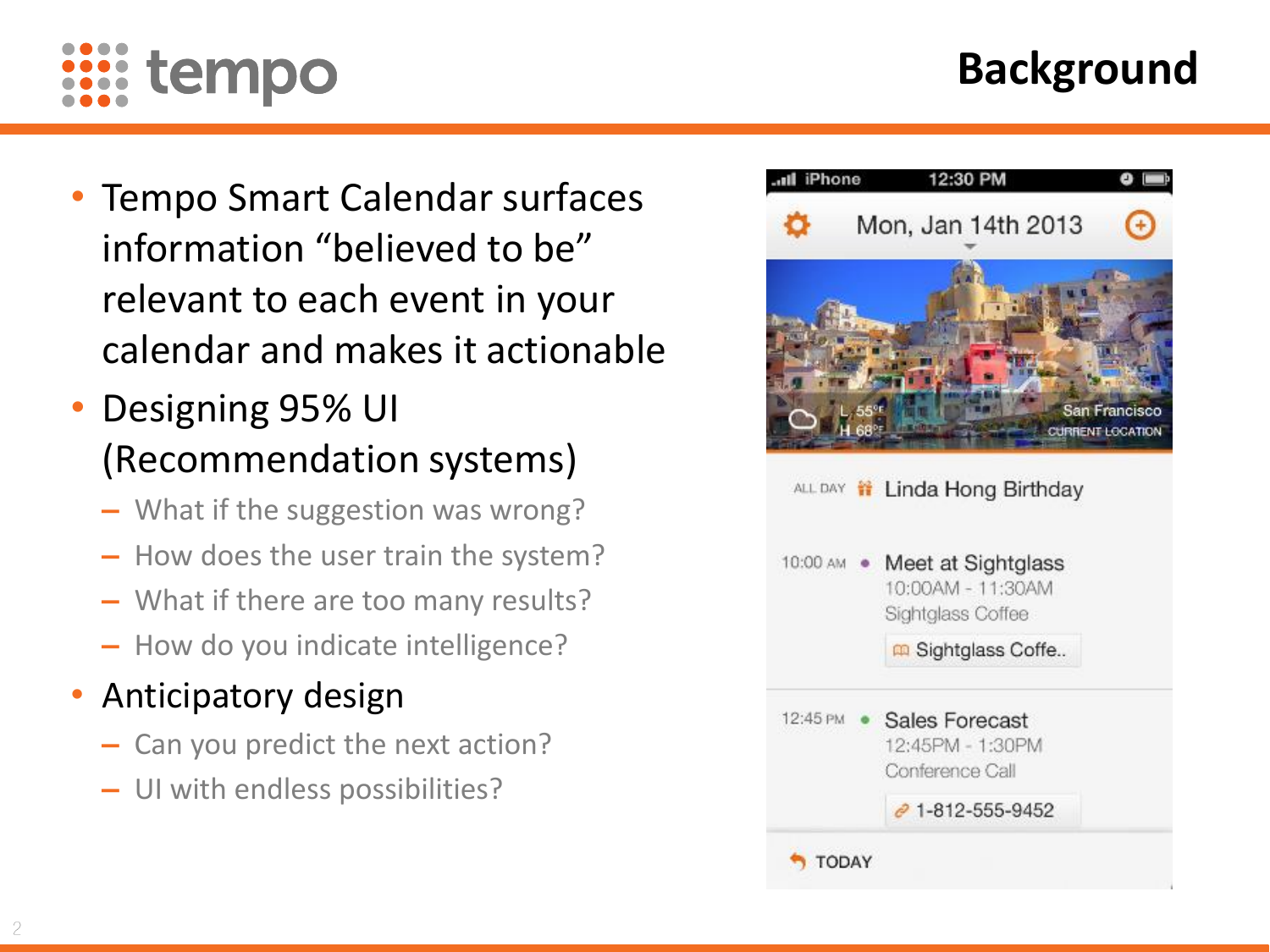



Many flavors of assistants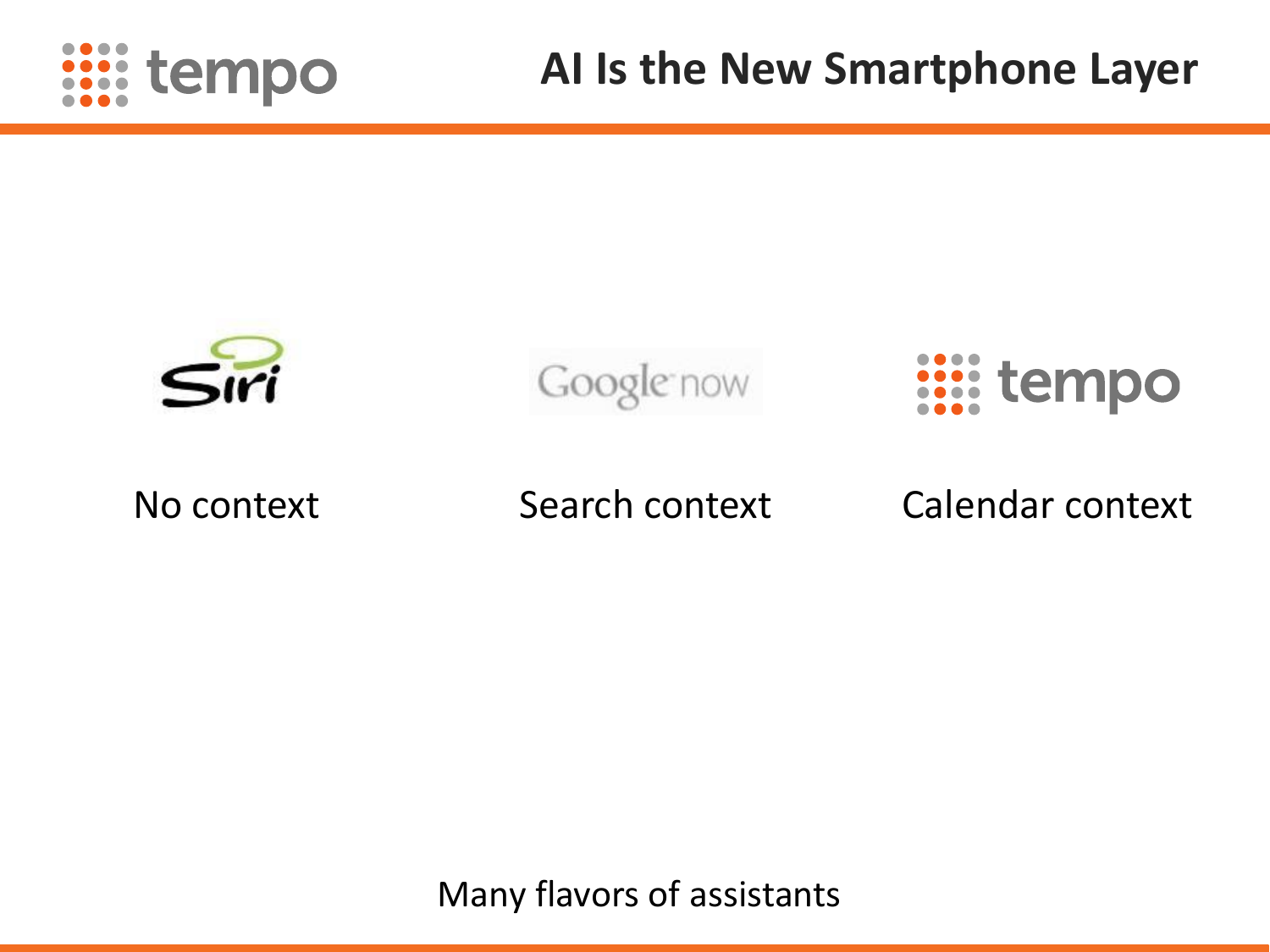

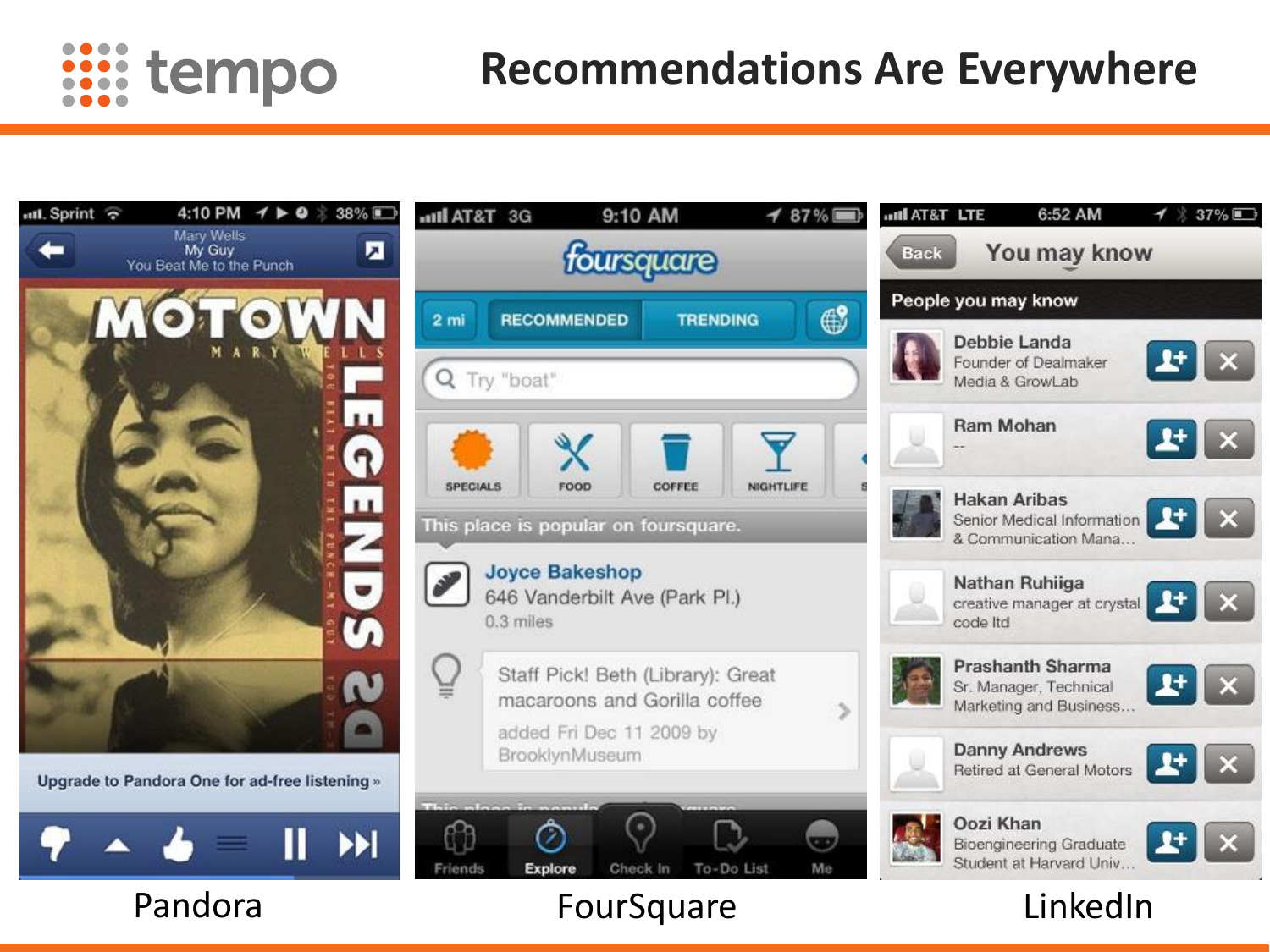

# **And Many Other Places**

## • Netflix

**‒** Suggests videos based on previous viewing patterns and broader segmentation data

### • Mint

**‒** Suggests coupons and potential savings based on buying patterns

### • Zite

**‒** Suggests news of interest based on article reading patterns

#### • Google

**‒** Arguably the biggest recommendation system of them all?



#### Zite Suggesting Articles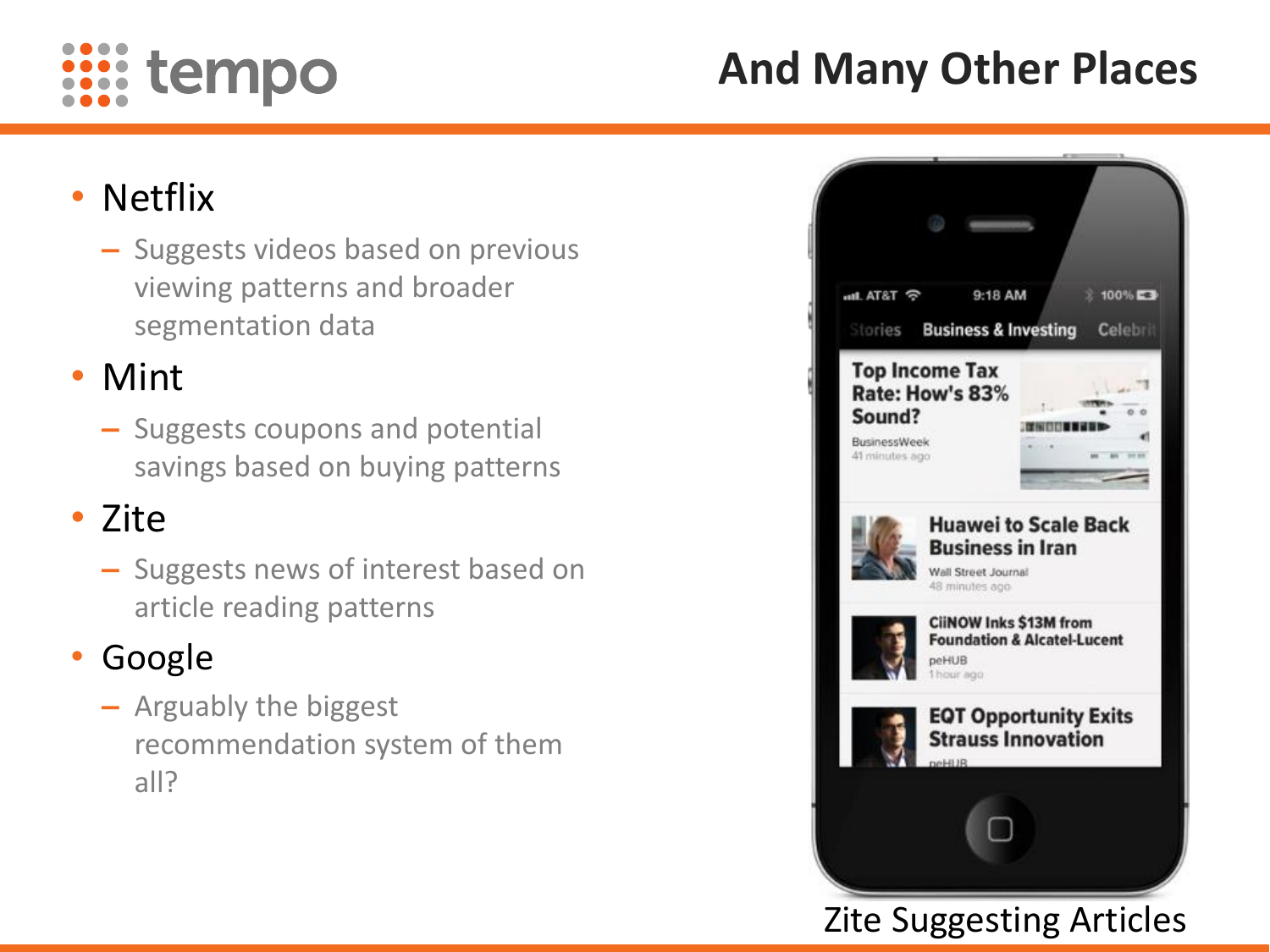

- Certain categories of apps have a higher tolerance to wrong suggestions (No right or wrong answer)
- Other categories have right answers and suggestions are used to save clicks
- User expectation to train the system and/or correct the system
- Language matters



#### Tempo Suggested Meeting Locations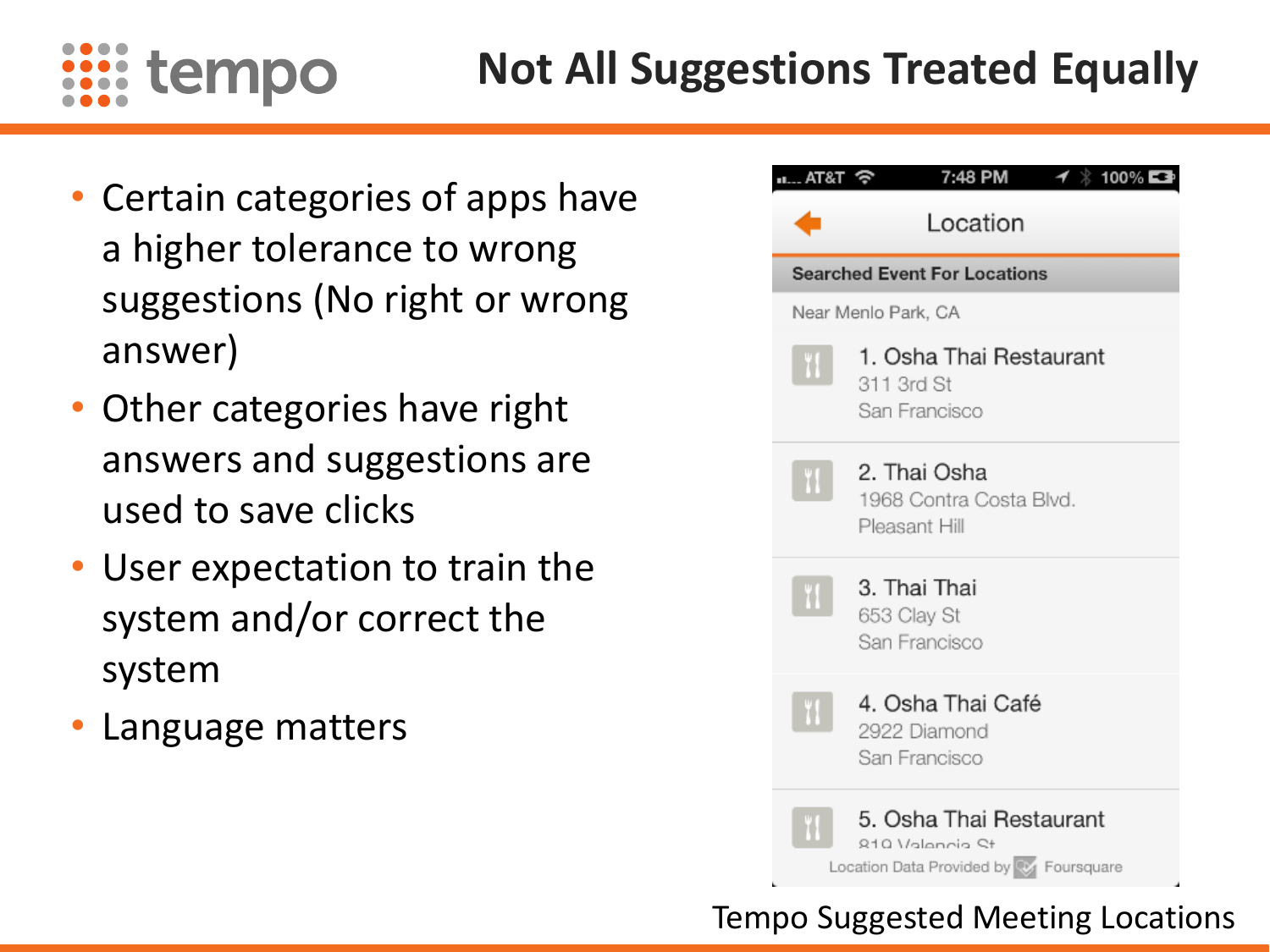

# **Balance of Noise vs Precision**

- How do you determine the balance?
	- **‒** User testing doesn't always work
- Constrain the domain
	- **‒** Segment the users via cohort analysis
	- **‒** What is the right number of segments?
- The "More" button can be your best friend
	- **‒** Infinite scroll
- Train the system
	- **‒** Tempo user testing indicated less than 3% would train
	- **‒** Thumbs up/down, ratings vs implicit learning?



#### Prismatic News Training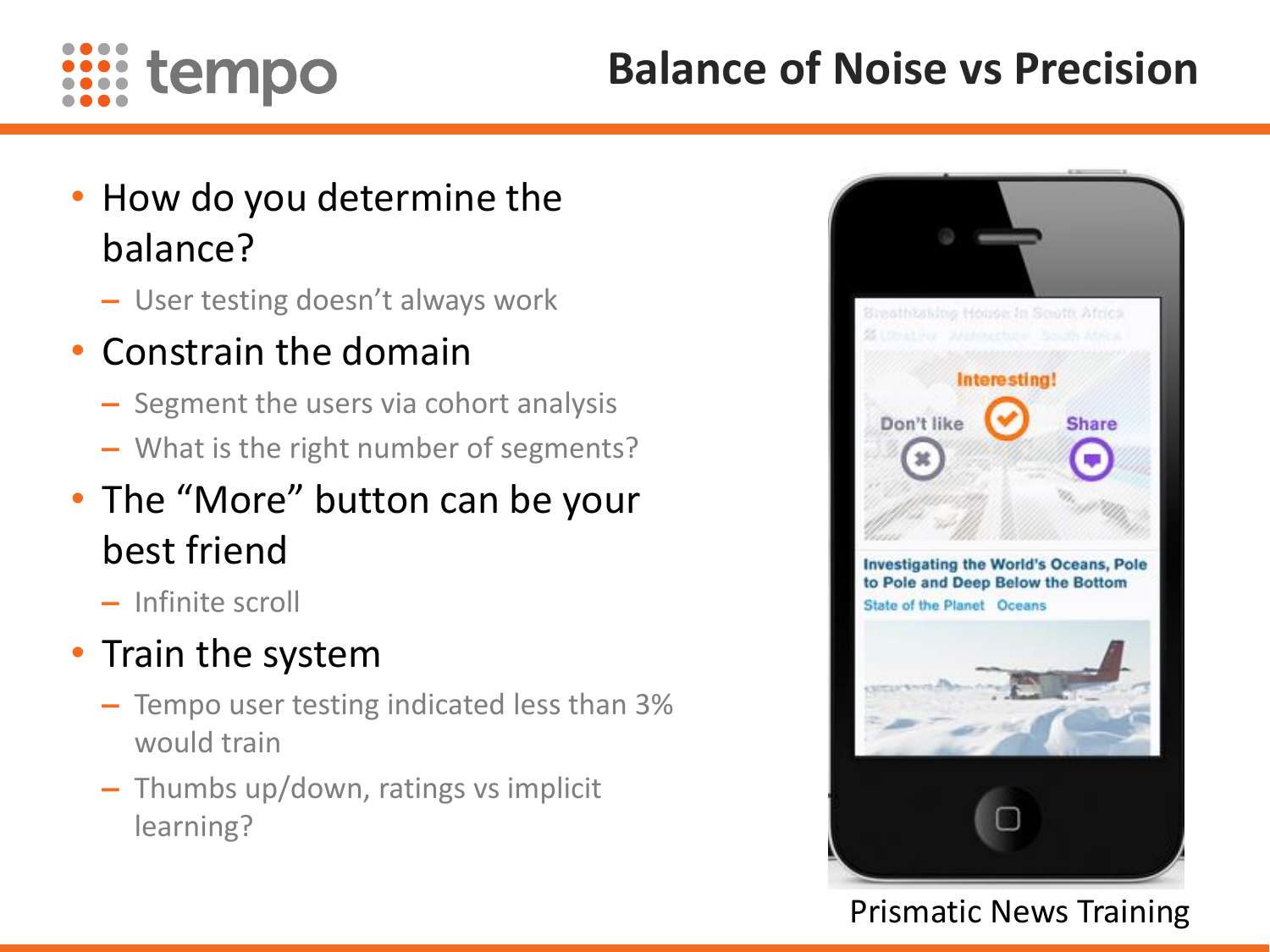

#### • Animations work most effectively

- **‒** But if it takes too long, it hinders the UX
- Speed of application directly correlated to retention rate
	- **‒** 15 search results vs 10 search results (Google Search Results)
- In Tempo, we numbered the results

| 8:17 AM<br><b>ull. AT&amp;T</b> 4G<br>Email Thread                                   | 1⁄ * 78% ■ |
|--------------------------------------------------------------------------------------|------------|
| 1. Melissa Blake<br>Re: Breakfast<br>thx On Jan 7, 2013, at 2:42 PM, "Raj            | Mon Jan 7  |
| 2. To: Melissa Blake<br>RE: Breakfast<br>Sure. Raj From: Melissa Blake [mailto:m     | Mon Jan 7  |
| 3. Melissa Blake<br>Re: Breakfast<br>want to go earlier, 745? On Jan 7, 2013,        | Mon Jan 7  |
| 4. Melissa Blake<br>Re: Breakfast<br>That works great! He'll see you there. Melis    | Mon Jan 7  |
| 5. Melissa Blake<br>Re: Breakfast<br>Tuesday works, location? On Jan 7, 2013         | Mon Jan 7  |
| 6. To: Melissa Blake<br>RE: Breakfast<br>Hi Melissa, Is there a day next wk that wor | Mon Jan 7  |

#### Numbered Results to Indicate Smarts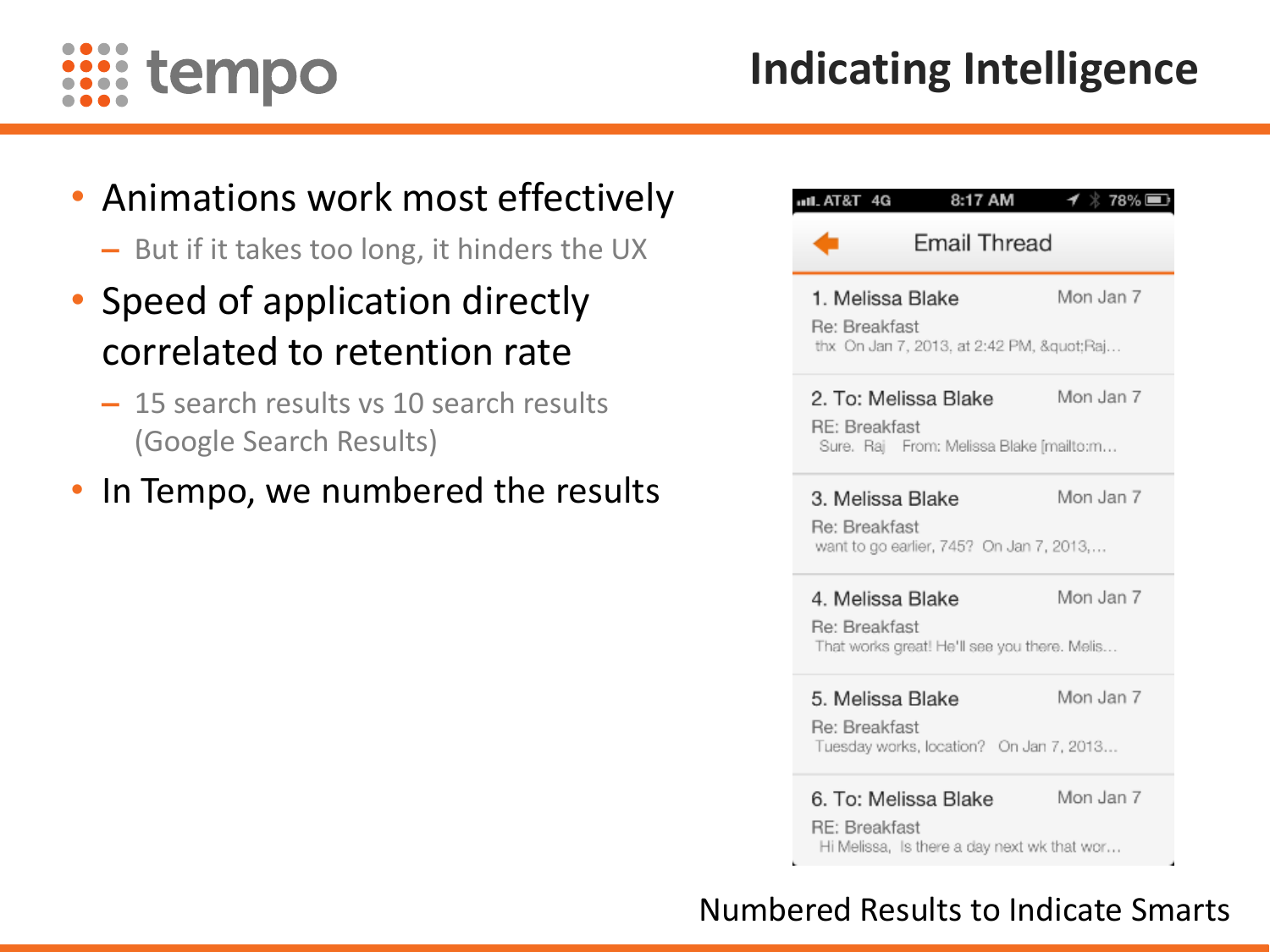# **AI Needs Data**



#### • False starts are very common

**‒** Introduce recommendations and anticipatory actions through use

# • Keep on-boarding as lightweight as possible

- **‒** Too much time between on-boarding and first-use will cause problems
- **‒** Can you collect data as you go along
- First 3-Day usage will be heavy experimentation to see what the system does
	- **‒** Siri users experiment by asking a lot of Qs
	- **‒** Tempo users create 10s of mtgs in the first few days

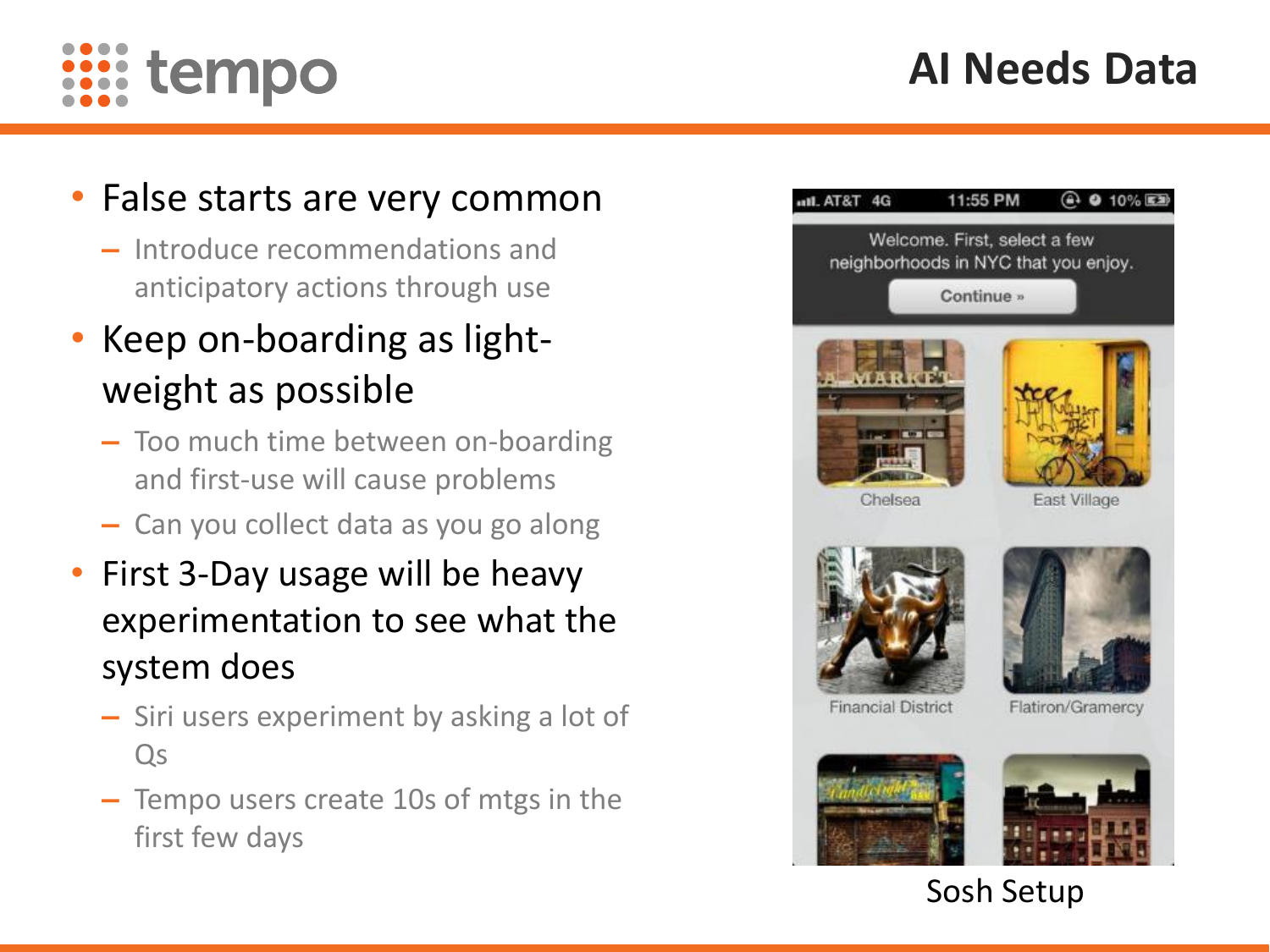

# **Being Anticipatory**

## • Anticipate without the noise

**‒** Push notifications drive repeat usage but if noisy result in bounced users

## • Notifying you when to leave in Tempo

- **‒** We wanted to be very anticipatory but we're not 95% yet
- **‒** False notifications result in angst and a lost user